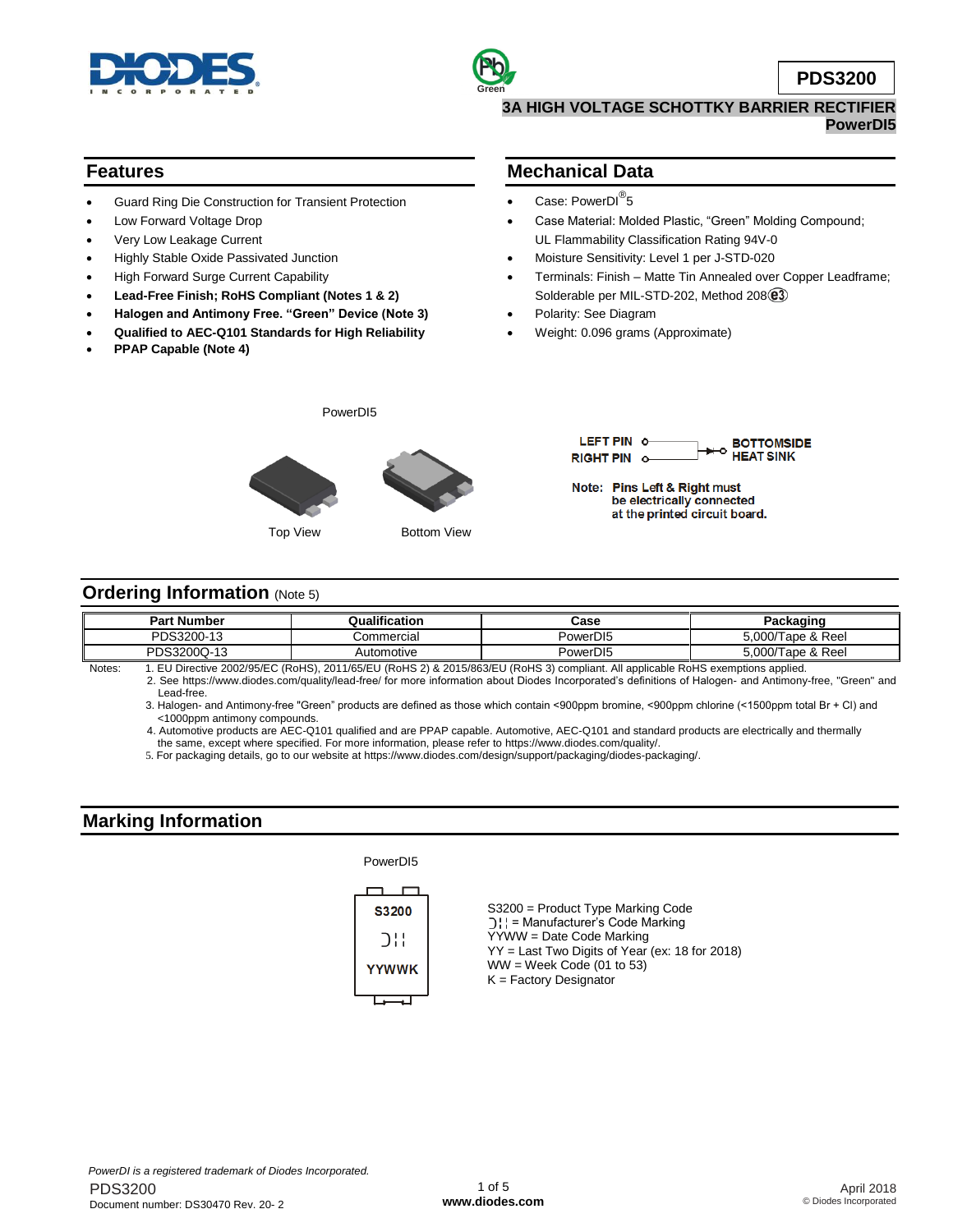

### **Maximum Ratings** (@T<sub>A</sub> = +25°C, unless otherwise specified.)

Single phase, half wave, 60Hz, resistive or inductive load.

| For capacitive load, derate current by 20%.                                                         |                                |       |      |
|-----------------------------------------------------------------------------------------------------|--------------------------------|-------|------|
| <b>Characteristic</b>                                                                               | <b>Symbol</b>                  | Value | Unit |
| Peak Repetitive Reverse Voltage<br>Working Peak Reverse Voltage<br><b>DC Blocking Voltage</b>       | Vrrm<br>Vrwm<br>V <sub>R</sub> | 200   |      |
| <b>RMS Reverse Voltage</b>                                                                          | V <sub>R(RMS)</sub>            | 141   |      |
| Average Rectified Output Current                                                                    |                                |       |      |
| Non-Repetitive Peak Forward Surge Current<br>8.3ms Single Half Sine-Wave Superimposed on Rated Load | <b>IFSM</b>                    | 180   |      |

# **Thermal Characteristics**

| <b>Characteristic</b>                                                    | <b>Symbol</b>               | Typ             | Max | Unit |
|--------------------------------------------------------------------------|-----------------------------|-----------------|-----|------|
|                                                                          |                             |                 |     |      |
| Thermal Resistance Junction to Soldering Point                           | Rejs                        |                 | 2.0 | °C/W |
| Thermal Resistance Junction to Ambient Air (Note 6) $T_A = +25^{\circ}C$ | $R_{\theta$ JA              | 75              |     | °C/W |
| Thermal Resistance Junction to Ambient Air (Note 7) $T_A = +25^{\circ}C$ | Reja                        | 60              |     | °C/W |
| Thermal Resistance Junction to Ambient Air (Note 8) $T_A = +25^{\circ}C$ | $R_{\theta$ JA              | 45              |     | °C/W |
| <b>Operating Temperature Range</b>                                       |                             | $-65$ to $+150$ |     | °C   |
| Storage Temperature Range                                                | $\mathsf{T}_{\textsf{STG}}$ | $-65$ to $+175$ |     | °C   |

### **Electrical Characteristics** (@T<sub>A</sub> = +25°C, unless otherwise specified.)

| <b>Characteristic</b>              | Symbol      | Min                      | Typ                          | Max                          | Unit     | <b>Test Condition</b>                                                                                                                    |
|------------------------------------|-------------|--------------------------|------------------------------|------------------------------|----------|------------------------------------------------------------------------------------------------------------------------------------------|
| Reverse Breakdown Voltage (Note 9) | $V_{(BR)R}$ | 200                      |                              |                              |          | $I_R = 10 \mu A$                                                                                                                         |
| Forward Voltage                    | VF          | $\overline{\phantom{a}}$ | 0.75<br>0.59<br>0.82<br>0.66 | 0.78<br>0.64<br>0.88<br>0.71 |          | $I_F = 3A$ , $T_S = +25^{\circ}C$<br>$I_F = 3A$ , $T_S = +125$ °C<br>$I_F = 6A$ , T <sub>S</sub> = +25°C<br>$I_F = 6A$ , $T_S = +125$ °C |
| Reverse Leakage Current (Note 9)   | 1R          |                          | 0.8                          | 10<br>4.5                    | μA<br>mA | $T_S = +25$ °C, $V_R = 200V$<br>$T_s = +125$ °C, $V_R = 200V$                                                                            |

Notes: 6. FR-4 PCB, 2oz. Copper, minimum recommended pad layout per [http://www.diodes.com/package-outlines.html.](http://www.diodes.com/package-outlines.html) 

7. Polymide PCB, 2oz. Copper, minimum recommended pad layout per [http://www.diodes.com/package-outlines.html.](http://www.diodes.com/package-outlines.html) 

8. Polymide PCB, 2oz. Copper. Cathode pad dimensions 9.4mm x 7.2mm. Anode pad dimensions 2.7mm x 1.6mm.

9. Short duration pulse test used to minimize self-heating effect.



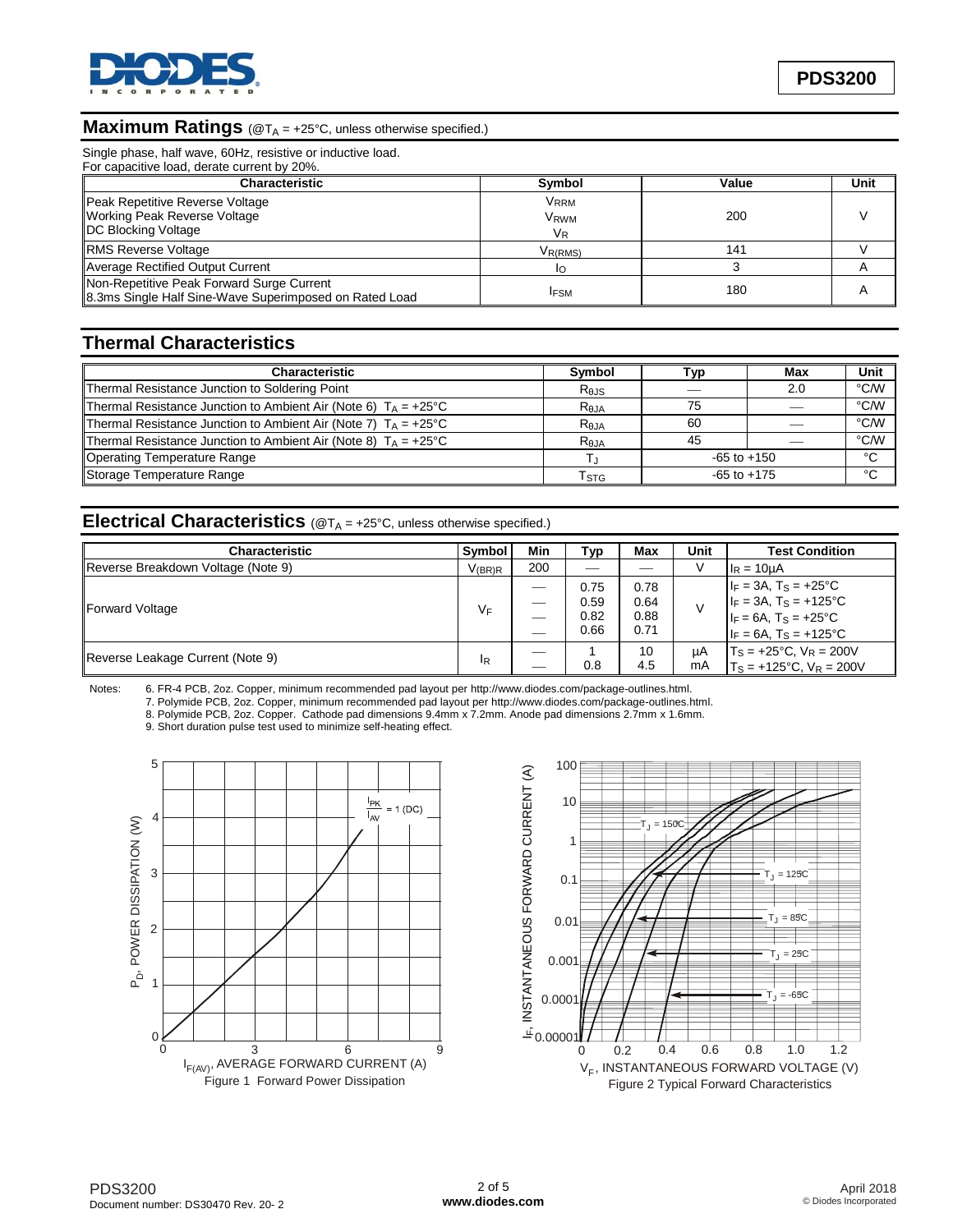





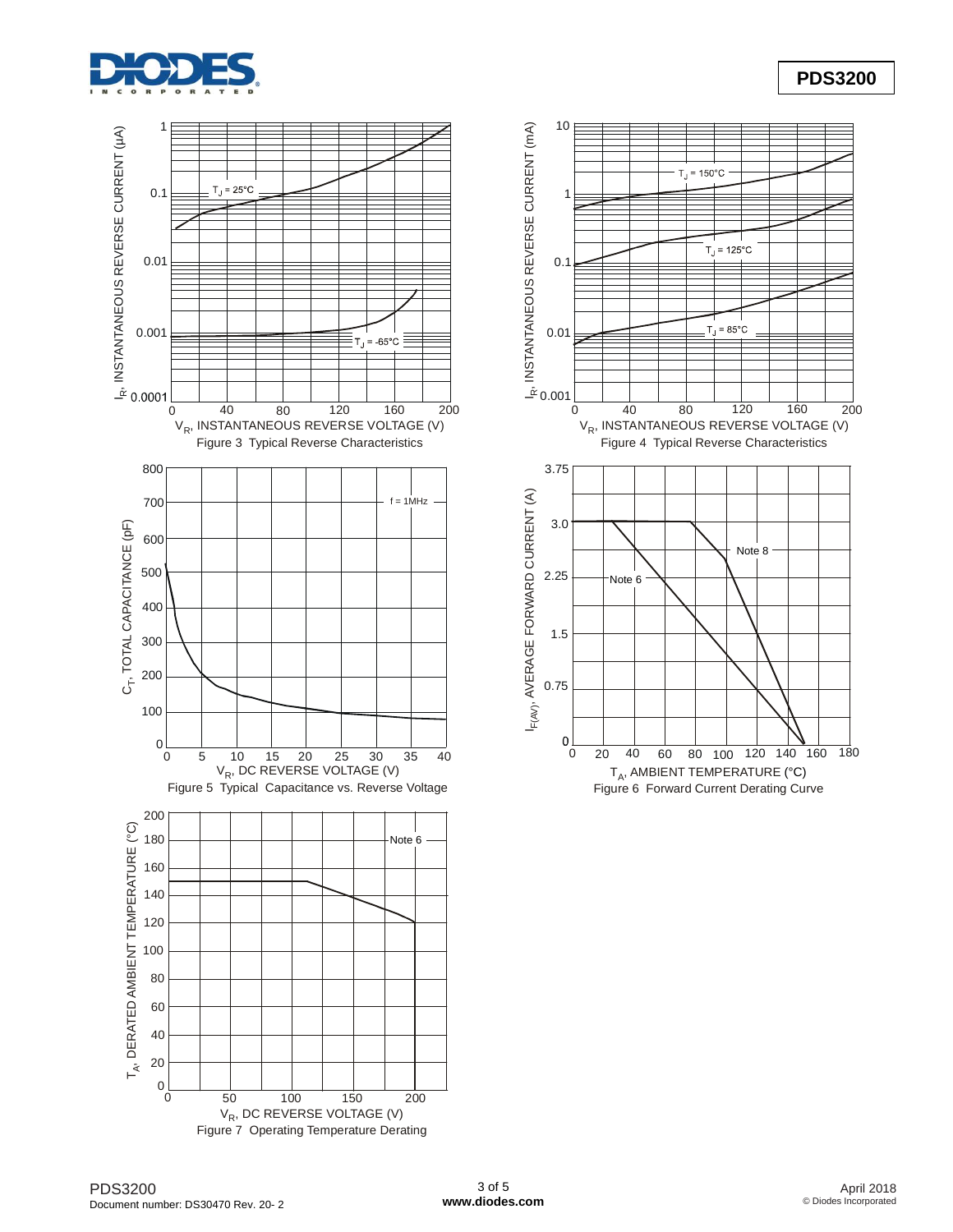

# **Package Outline Dimensions**

Please see <http://www.diodes.com/package-outlines.html> for the latest version.



| PowerD <sub>15</sub> |      |      |       |  |
|----------------------|------|------|-------|--|
| Dim                  | Min  | Max  | Typ   |  |
| A                    | 1.05 | 1.15 | 1.10  |  |
| A1                   | 0.00 | 0.05 |       |  |
| A2                   | 0.33 | 0.43 | 0.381 |  |
| b1                   | 0.80 | 0.99 | 0.89  |  |
| b2                   | 1.70 | 1.88 | 1.78  |  |
| D                    | 3.90 | 4.05 | 3.966 |  |
| D <sub>2</sub>       |      |      | 3.054 |  |
| E                    | 6.40 | 6.60 | 6.51  |  |
| e                    |      |      | 1.84  |  |
| E <sub>1</sub>       | 5.30 | 5.45 | 5.37  |  |
| E <sub>2</sub>       |      |      | 3.549 |  |
| L                    | 0.75 | 0.95 | 0.85  |  |
| L1                   | 0.50 | 0.65 | 0.57  |  |
| w                    | 1.10 | 1.41 | 1.255 |  |
| mensions in          |      |      |       |  |

# **Suggested Pad Layout**

Please see <http://www.diodes.com/package-outlines.html> for the latest version.

#### **PowerDI5**



| <b>Dimensions</b> | Value (in mm) |
|-------------------|---------------|
| c                 | 1.840         |
| G                 | 0.852         |
| x                 | 1.400         |
| X <sub>1</sub>    | 4.860         |
| <b>X2</b>         | 1.310         |
|                   | 1.390         |
|                   | 3.360         |

#### **PowerDI5**